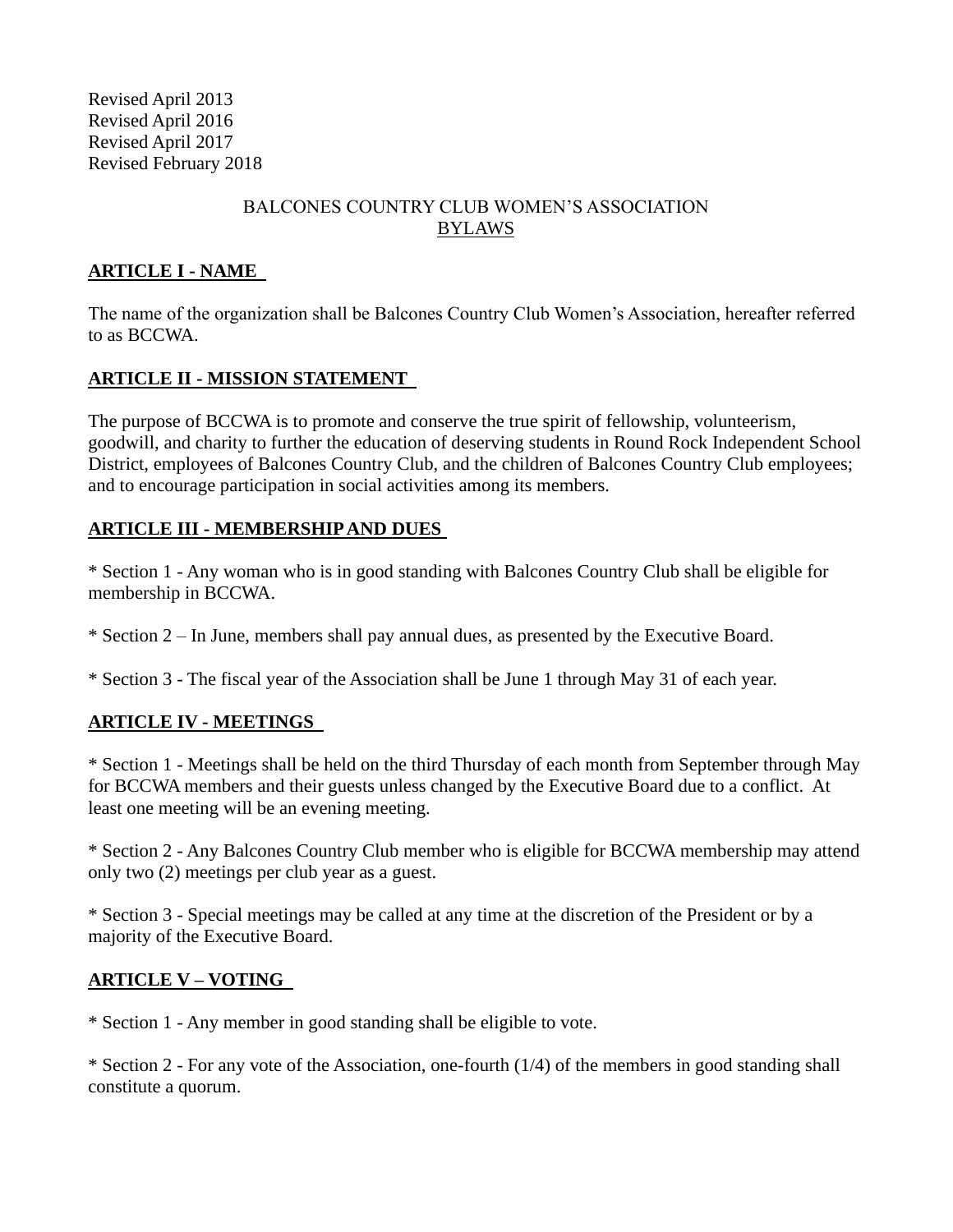Bylaws - Page 2 Revised February 2018

### **RTICLE VI – EXECUTIVE BOARD**

\* Section 1 - The Officers of BCCWA shall be President, President-Elect, Development Vice President, Programs Vice President, Membership Vice President, Communications Vice President, Recording Secretary, Treasurer, Parliamentarian, Past President, and the Chair of the Board of Trustees of BCCWA Scholarship Foundation (BCCWASF). The offices of Communications and/or Membership may be shared by two individuals but only one (1) vote is permissible per office.

\* Section 2 - The Executive Board shall be comprised of the Officers and shall meet each month. Board members shall attend at least 10 of the 12 meetings for the year.

\*Section 3 - The Executive Board shall assume office June 1 and shall serve through May 31 or until the newly elected Executive Board is installed.

\* Section 4 - Among the Executive Board's fiduciary duties, it shall maintain written policies for the membership and Executive Board including, but not limited to, fiscal policy.

\* Section 5 - The Executive Board shall prepare an annual budget by the first Executive Board meeting in August.

\* Section 6 - To conduct any Executive Board business, a quorum of at least two thirds (2/3) must be present, one of whom must be the President, President-Elect or a Vice President.

#### **ARTICLE VII - DUTIES OF THE PRESIDENT**

\* Section 1 - The President shall preside at meetings of BCCWA and have general supervision of the affairs of BCCWA.

\* Section 2 - The President shall appoint Committee Chairs as are necessary to conduct the affairs of BCCWA.

\* Section 3 - The President shall appoint another member to a vacated position if an elected officer of the Executive Board or Committee Chair resigns before her term expires.

\* Section 4 - The President shall have the authority to sign checks for BCCWA in the absence of the Treasurer.

\* Section 5 - The President shall appoint members to the Board of Trustees of the Scholarship Foundation in accordance with the Articles of Association of BCCWA Scholarship Foundation. Appointments must be approved by the BCCWA Executive Board.

\*Section 6 – The President, or her designee, shall serve as the BCCWA representative on the BCC Board of Governors.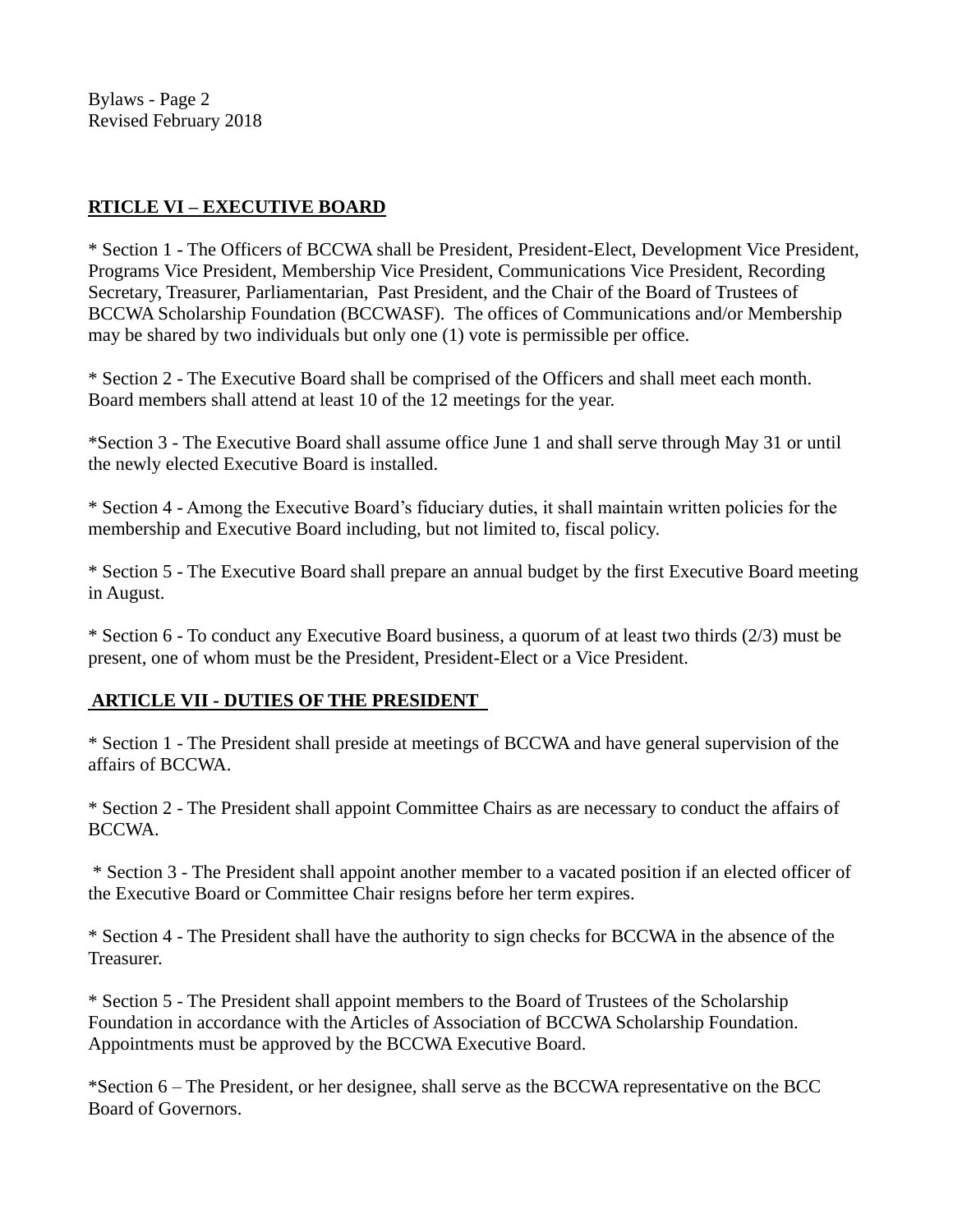Bylaws – Page 3 Revised February 2018

### **ARTICLE VIII - DUTIES OF THE PRESIDENT-ELECT**

\* Section 1 - The President-Elect shall assume the position of the President at any time the President is unable to complete a full term of office.

\* Section 2 - The President-Elect shall perform other such duties as may be delegated to her by the President.

\* Section 3 - The President-Elect shall assume the office of the President at the end of the President's elected term. If the President-Elect is unable to accept the Presidency, the President shall appoint a committee of present or past Executive Board Members to select a nominee for President.

### **ARTICLE IX – DUTIES OF THE DEVELOPMENT VICE PRESIDENT**

\* Section 1 – The Development Vice President shall oversee fundraising for the organization, including Market Days, and other events as may be planned to further support the mission of the organization.

\* Section 2 – The Development Vice President shall perform other such duties as may be delegated to her by the President.

### **ARTICLE X - DUTIES OF THE COMMUNICATIONS VICE PRESIDENT**

\* Section 1 – The Communications Vice President shall oversee the organization's website and communications to the membership, Balcones Country Club, and the community at large.

\* Section 2 - The Communications Vice President shall perform other such duties as may be delegated to her by the President.

### **ARTICLE XI – DUTIES OF THE PROGRAM VICE PRESIDENT**

\* Section 1 – The Program Vice President shall appoint and oversee committees to organize programs for the organization, including monthly programs and other social events planned for the membership, as approved by the Executive Board.

\* Section 2 – The Program Vice President shall perform other such duties as may be delegated to her by the President.

### **ARTICLE XII – DUTIES OF THE MEMBERSHIP VICE PRESIDENT**

\* Section 1 – The Membership Vice President shall oversee the membership of the organization, including engaging and soliciting new members.

\* Section 2 - The Membership Vice President shall perform other such duties as may be delegated to her by the President.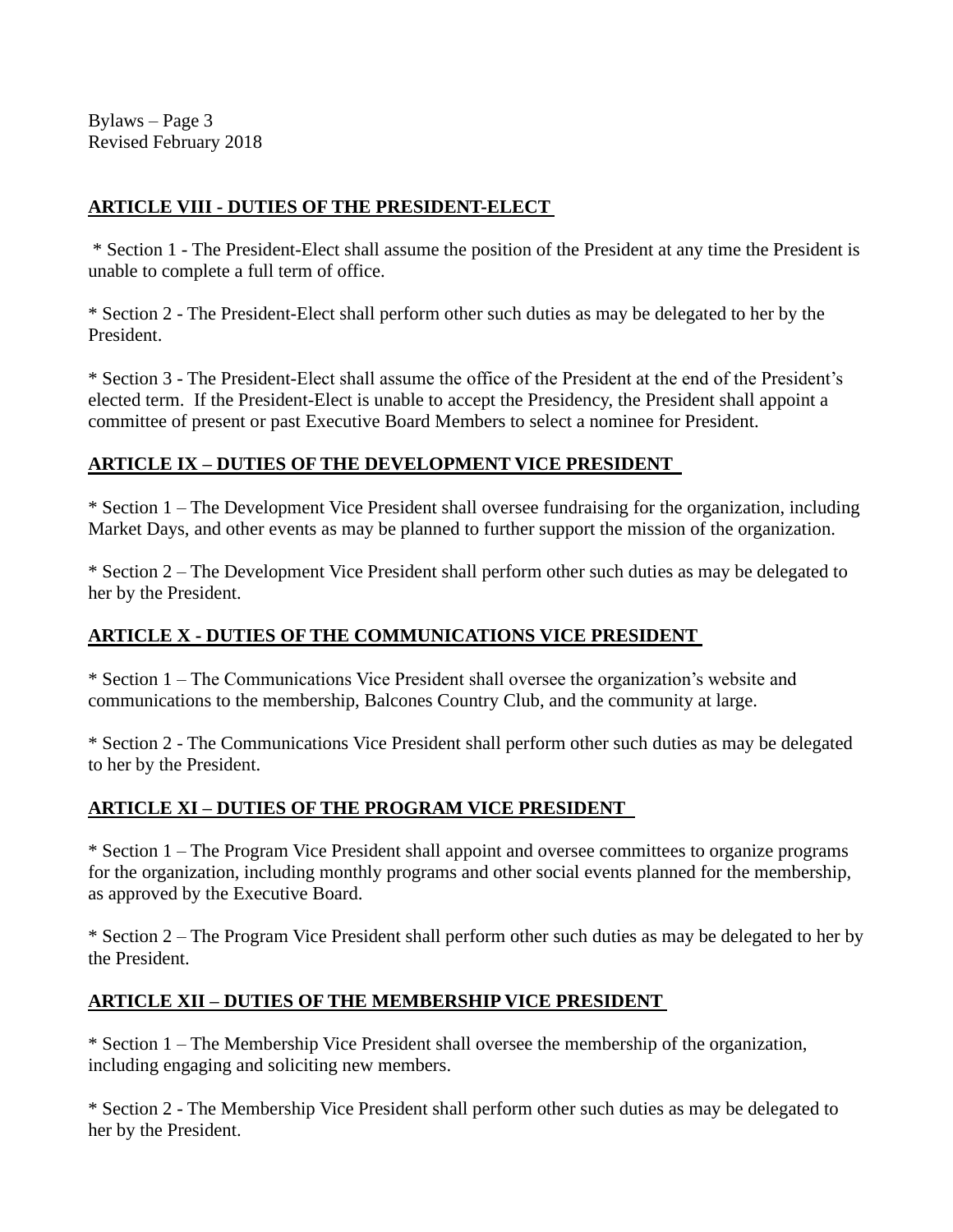Bylaws – Page 4 Revised February 2018

#### ARTICLE XIII – DUTIES OF THE RECORDING SECRETARY

\* Section 1 - The Recording Secretary shall keep records of all meetings of BCCWA and the BCCWA Executive Board. She shall be responsible for maintaining the appropriate records thereof.

\*Section 2 – The Recording Secretary shall be responsible for all correspondence pertaining to BCCWA.

### **ARTICLE XIV - DUTIES OF THE TREASURER**

\* Section 1 - The Treasurer shall keep an accurate account of all funds of BCCWA and BCCWASF.

\* Section 2 - The Treasurer shall make reports at the meetings of the BCCWA Executive Board and the BCCWASF Board of Trustees.

\* Section 3 - The Treasurer shall serve as a member of the BCCWA Scholarship Foundation Board of Trustees. She shall be responsible for the annual filing of any tax statements required by the IRS for a public charity.

\* Section 4 - The Treasurer's accounts shall have a financial review by August 15th of each year.

# **ARTICLE XV - DUTIES OF THE PARLIAMENTARIAN**

\* Section 1 - The Parliamentarian shall oversee the election of officers and shall conduct the installation of the elected officers.

\* Section 2 - The Parliamentarian shall be responsible for BCCWA's copy of Robert's Rules of Order, Rev. and keep the Executive Board and BCCWA informed of appropriate parliamentary procedures.

# **ARTICLE XVI - DUTIES OF THE PAST PRESIDENT**

\* Section 1 - The Past President shall perform such duties as may be delegated to her by the President.

# **ARTICLE XVII - DUTIES OF THE BCCWA SCHOLARSHIP FOUNDATION CHAIR**

\* Section 1 - The Scholarship Foundation Chair shall be responsible for the policy and direction of BCCWA Scholarship Foundation. She shall serve a term of not less than three (3) years and not more than two (2) consecutive terms.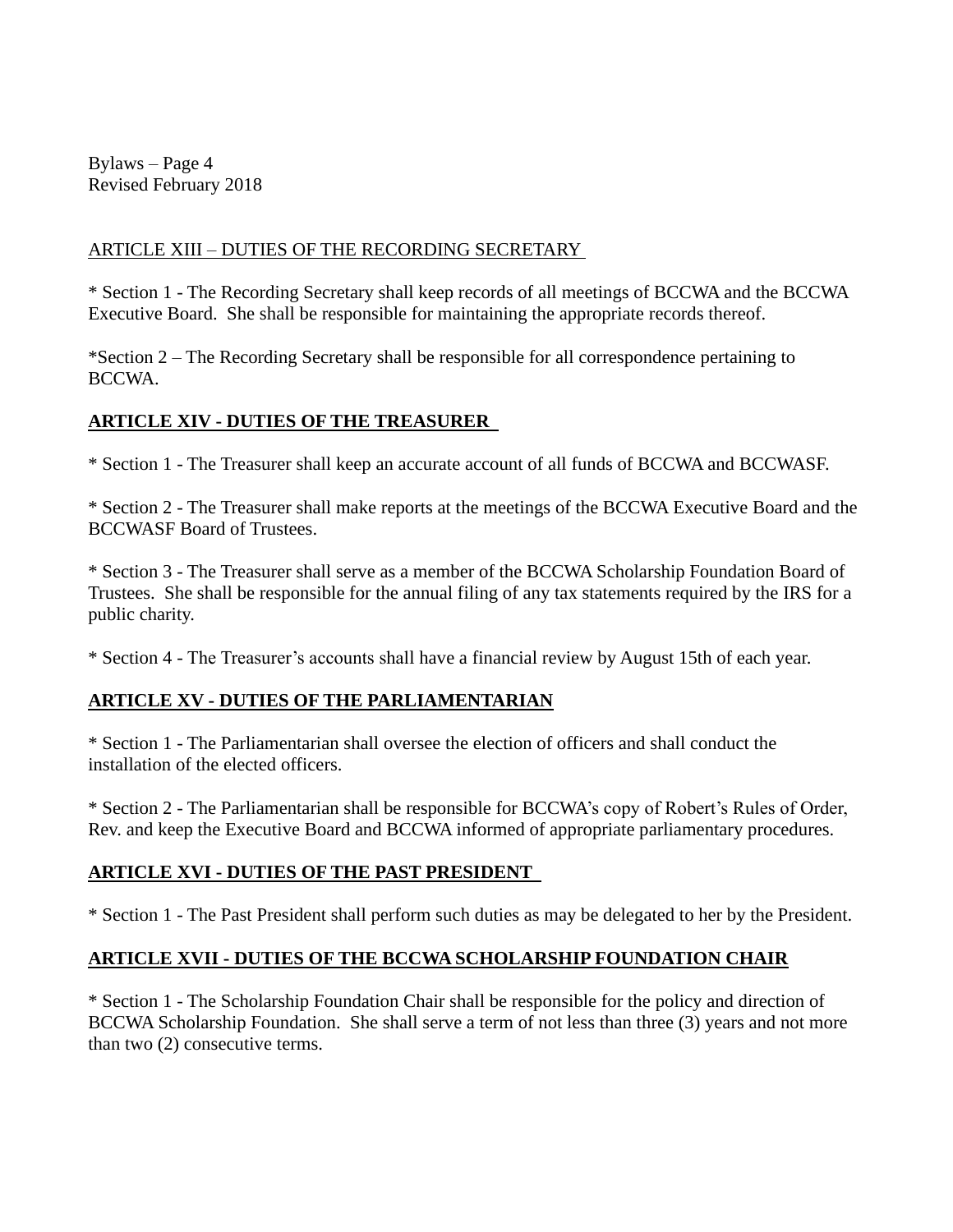Bylaws –Page 5 Revised February 2018

### **ARTICLE XVIII- ELECTIONS**

\* Section 1 – In January of each year, the President shall appoint three (3) members to the Nominating Committee which shall consist of a current BCCWA Executive Board Member and two (2) members of BCCWA. The Nominating Committee Chairperson shall present the slate of officers at the March Executive Board and general membership meetings. In addition, a special notice of the proposed slate of officers will be sent to the membership in March. Thirty (30) days shall be allowed for nominations from the membership. Any member nominated by petition of five (5) members shall be placed on the ballot. All nominees must give consent to nomination and election.

The ballot shall indicate those nominees recommended by the Nominating Committee and those recommended by petition. When nominations are made by petition, an election shall be conducted by written ballot in which each member will have one (1) vote to cast for each position to be elected.

\* Section 2 – The election will be held at the April monthly meeting. The Nominating Committee will administer the election, tally results and report the results at the April monthly meeting. Candidates receiving the highest number of votes for each position shall be declared elected. If no nominations are made by petition, the slate as submitted will be considered to be elected by acclamation.

\* Section 3 – The President shall not succeed herself in the same office for more than two (2) consecutive terms.

#### **ARTICLE XIX - BCCWA SCHOLARSHIP FOUNDATION (BCCWASF)**

\* Section 1 - BCCWA shall fund a Scholarship Program through BCCWASF. It will be funded by events organized by BCCWA and by private donations.

\* Section 2 - All expenses incurred by BCCWA Scholarship Foundation will be drawn from BCCWASF funds.

#### **ARTICLE XX - AMENDMENTS**

\* Section 1 - These Bylaws may be amended by a vote at any regular or special meeting of BCCWA, provided that prior notice of the proposed amendments has been given to all members.

\* Section 2 - For any vote of the Association, one-fourth (1/4) of the members in good standing shall constitute a quorum.